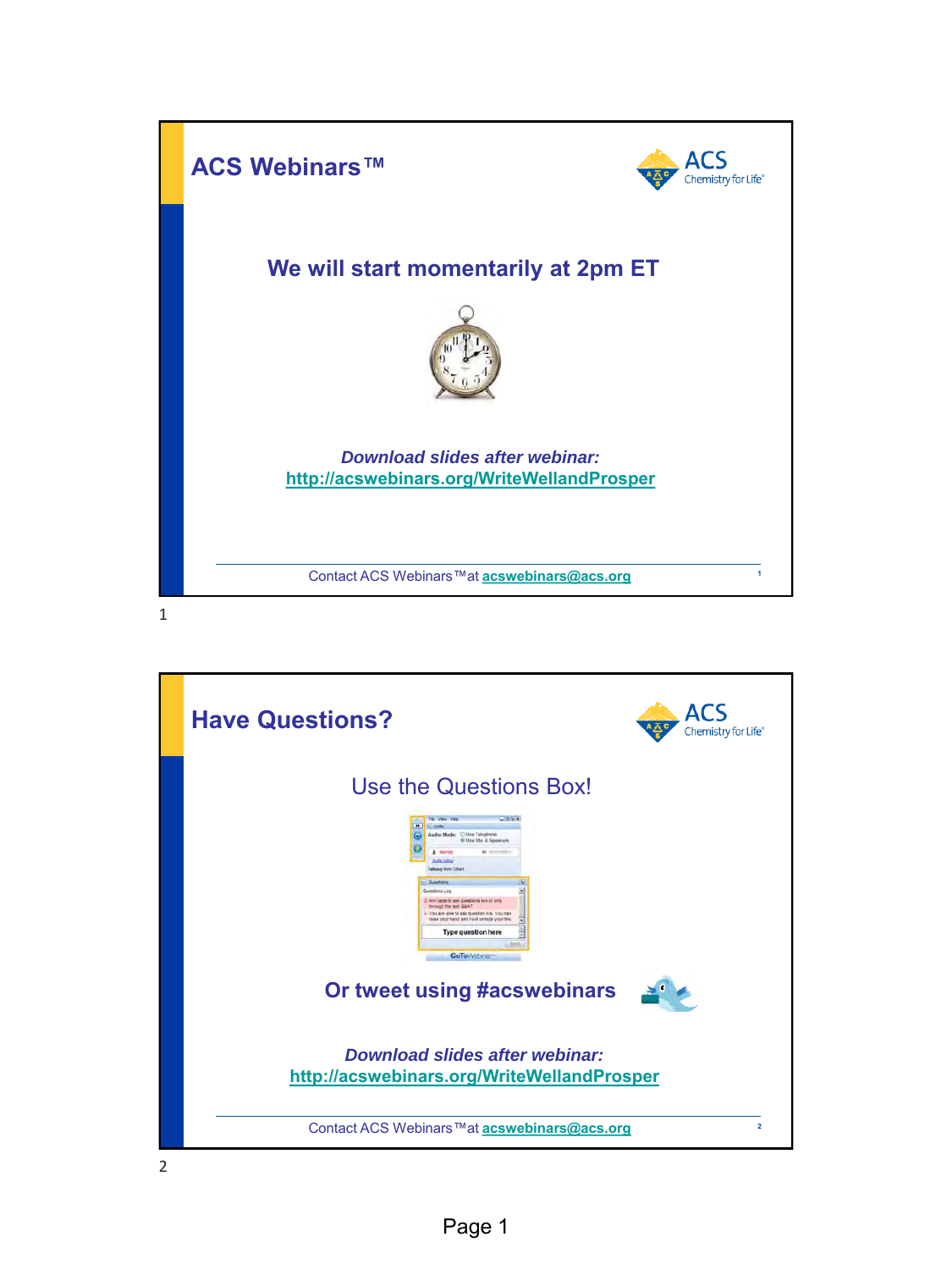#### ACS **Upcoming ACS Webinars™** Chemistry for Life® *[www.acswebinars.org](http://www.acswebinars.org/)* Thursday, February 9, 2012 **Is Love in the Air? Human Pheromones and Axillary Chemistry** *Dr. George Preti, of the Monell Chemical Senses Center* Thursday, February 16, 2012 **Top Five Chemistry Tips for the Kitchen** *Dr. Guy Crosby, Science Adviser for America's Test Kitchen*

**<sup>3</sup>** Contact ACS Webinars™ at **[acswebinars@acs.org](mailto:acswebinars@acs.org)**

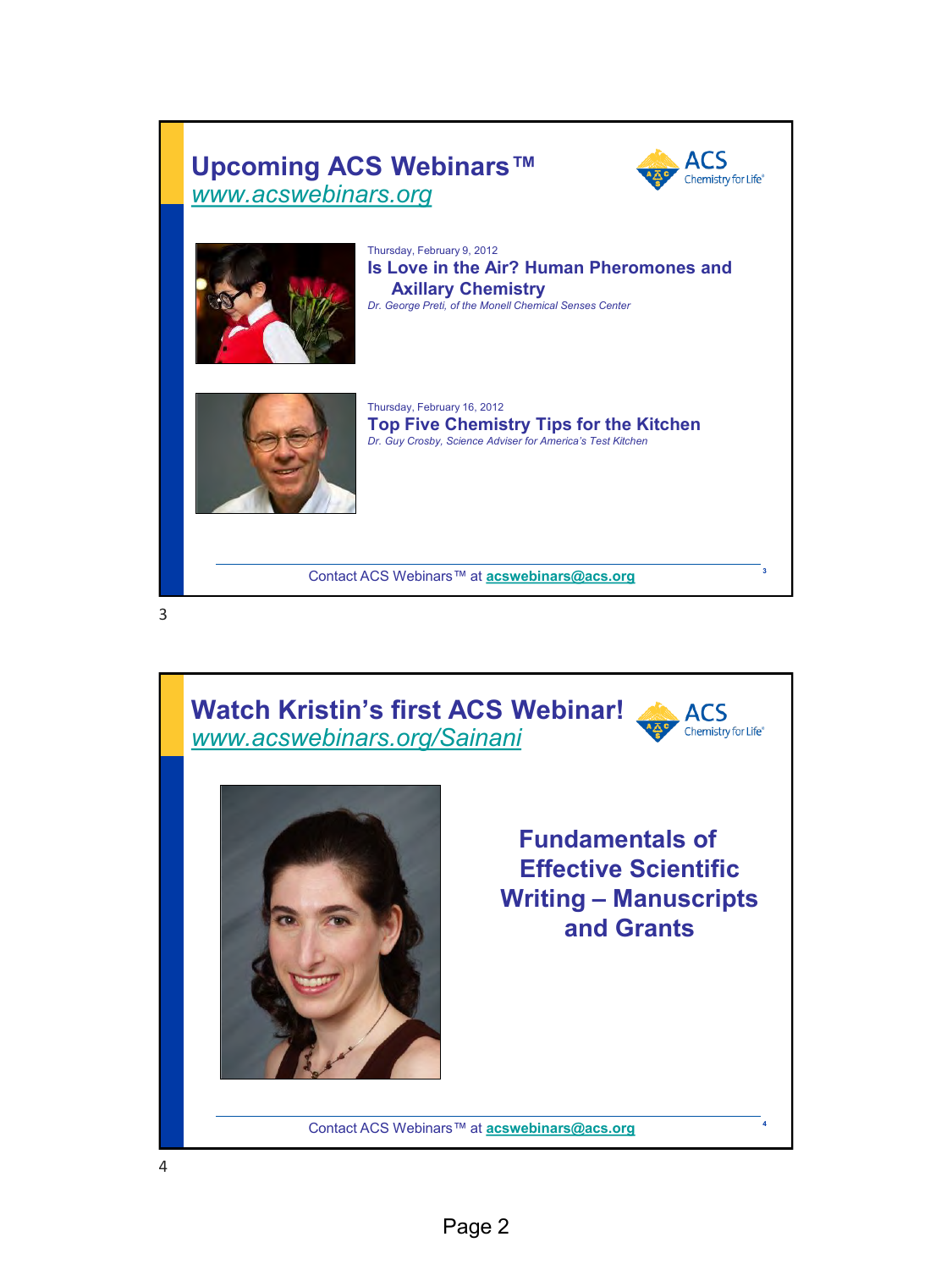

# Example to start…

Dysregulation of physiologic microRNA (miR) activity has been shown to play an important role in tumor initiation and progression, including gliomagenesis. Therefore, molecular species that can regulate miR activity on their target RNAs without affecting the expression of relevant mature miRs may play equally relevant roles in cancer.

From an article in Cell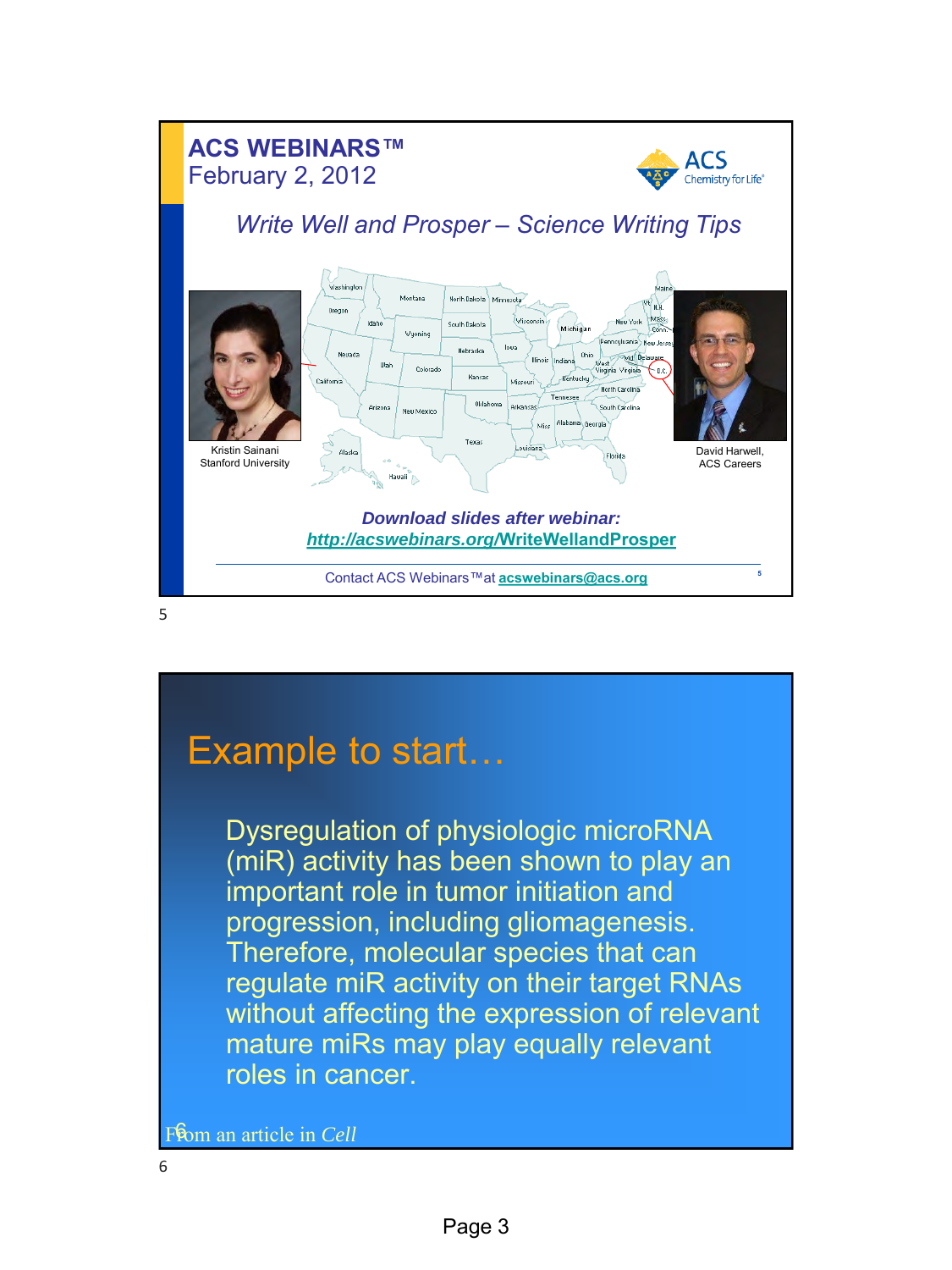# Example to start…

Note the use of nouns instead of verbs.

Dysregulation of physiologic microRNA (miR) activity has been shown to play an important role in tumor initiation and progression, including gliomagenesis. Therefore, molecular species that can regulate miR activity on their target RNAs without affecting the expression of relevant mature miRs may play equally relevant roles in cancer.

Example to start... Note the use of vague

words.

Dysregulation of physiologic microRNA (miR) activity has been shown to play an important role in tumor initiation and progression, including gliomagenesis. Therefore, molecular species that can regulate miR activity on their target RNAs without affecting the expression of relevant mature miRs may play equally relevant roles in cancer.

8

7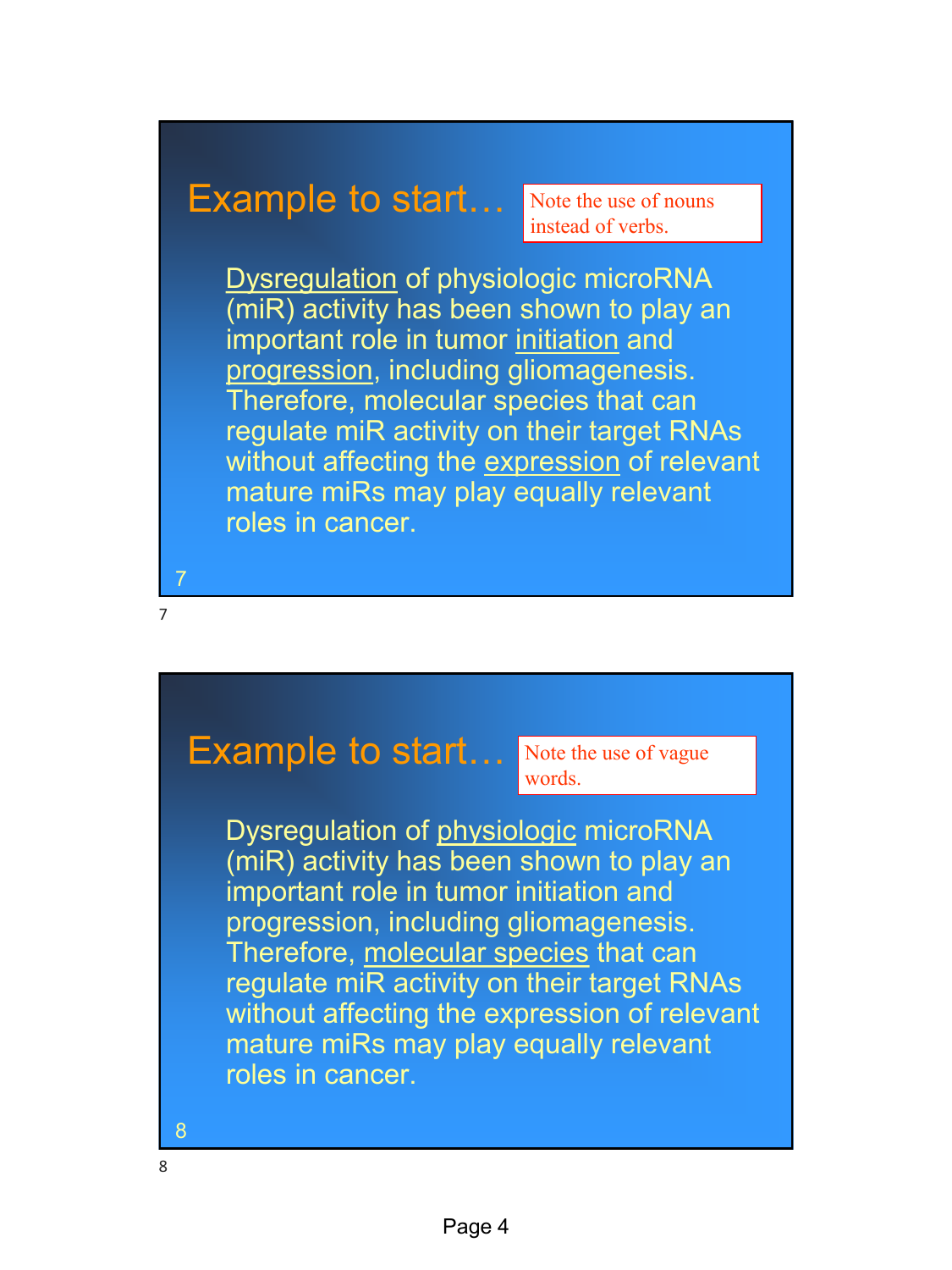#### Example to start…

Note the use of unnecessary jargon and acronyms.

Dysregulation of physiologic microRNA (miR) activity has been shown to play an important role in tumor initiation and progression, including gliomagenesis. Therefore, molecular species that can regulate miR activity on their target RNAs without affecting the expression of relevant mature miRs may play equally relevant roles in cancer.

9

9

## Example to start... Note the passive voice.

Dysregulation of physiologic microRNA (miR) activity has been shown to play an important role in tumor initiation and progression, including gliomagenesis. Therefore, molecular species that can regulate miR activity on their target RNAs without affecting the expression of relevant mature miRs may play equally relevant roles in cancer.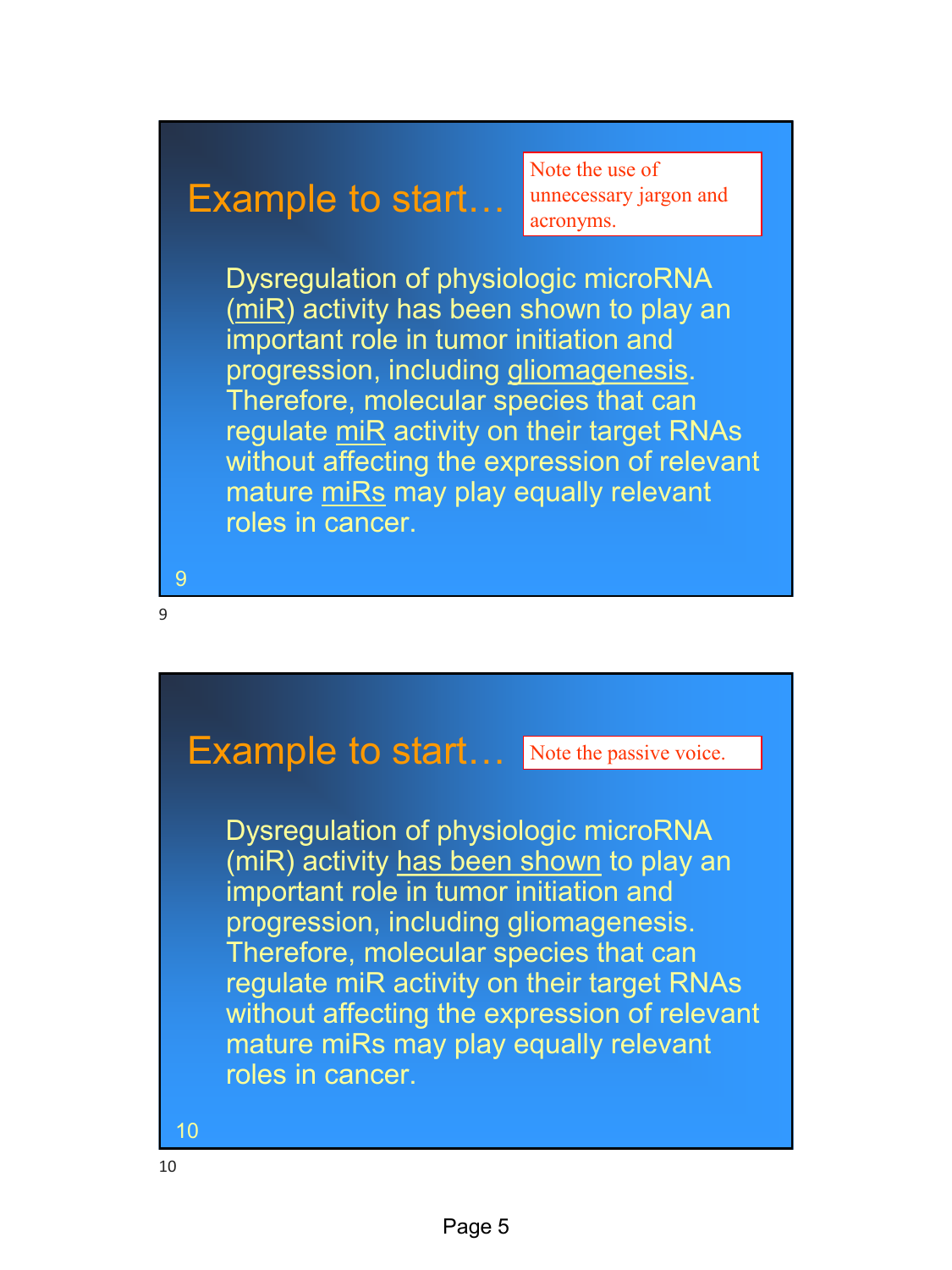### Example to start…

Note the distance between the subject and the main verb of this sentence.

Dysregulation of physiologic microRNA (miR) activity has been shown to play an important role in tumor initiation and progression, including gliomagenesis. Therefore, molecular species that can regulate miR activity on their target RNAs without affecting the expression of relevant mature miRs may play equally relevant roles in cancer.

11

11

## Possible rewrite…

■ Changes in microRNA expression play a role in cancer, including glioma. Therefore, events that disrupt microRNAs from binding to their target RNAs may also promote cancer.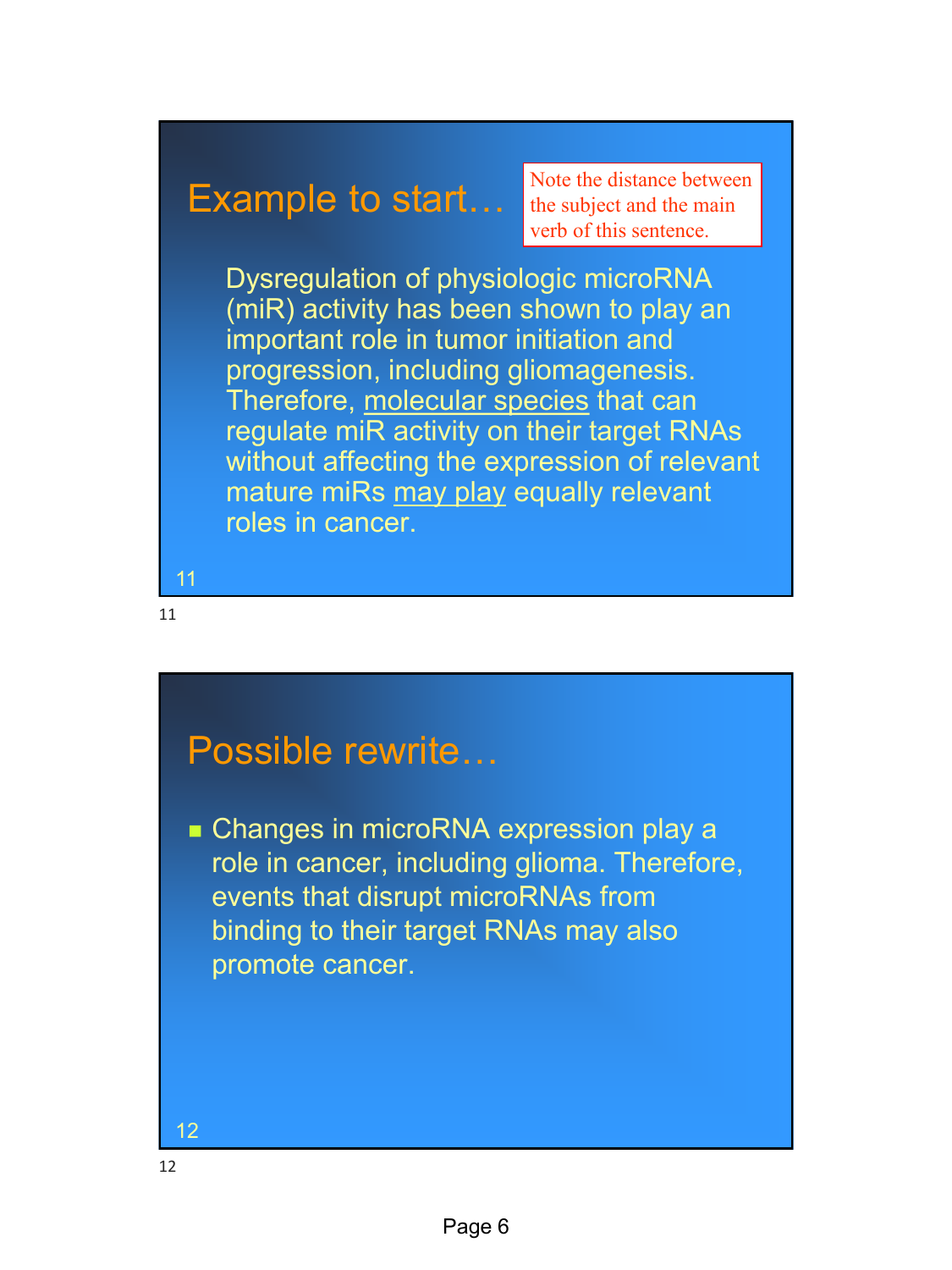

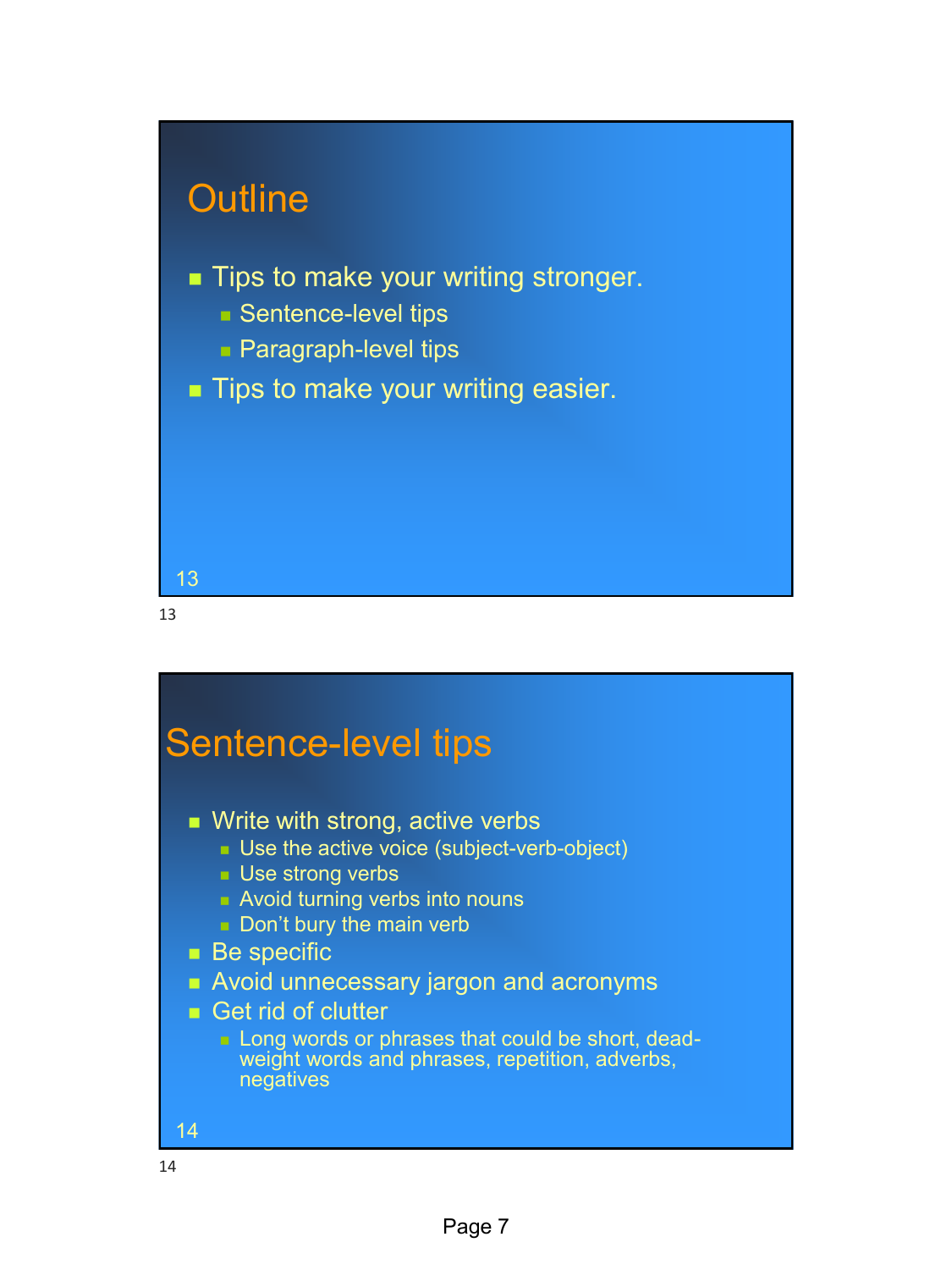# Example

Important studies to examine the descriptive epidemiology of autism, including the prevalence and changes in the characteristics of the population over time, have begun.

#### 15

15

# Example

Important studies to examine the descriptive epidemiology of autism, including the prevalence and changes in the characteristics of the population over time, have begun.

Identify the problems… --where's the verb? --watch fluff words like "important" --can changes occur without being "over time"? -- "of the population" is vague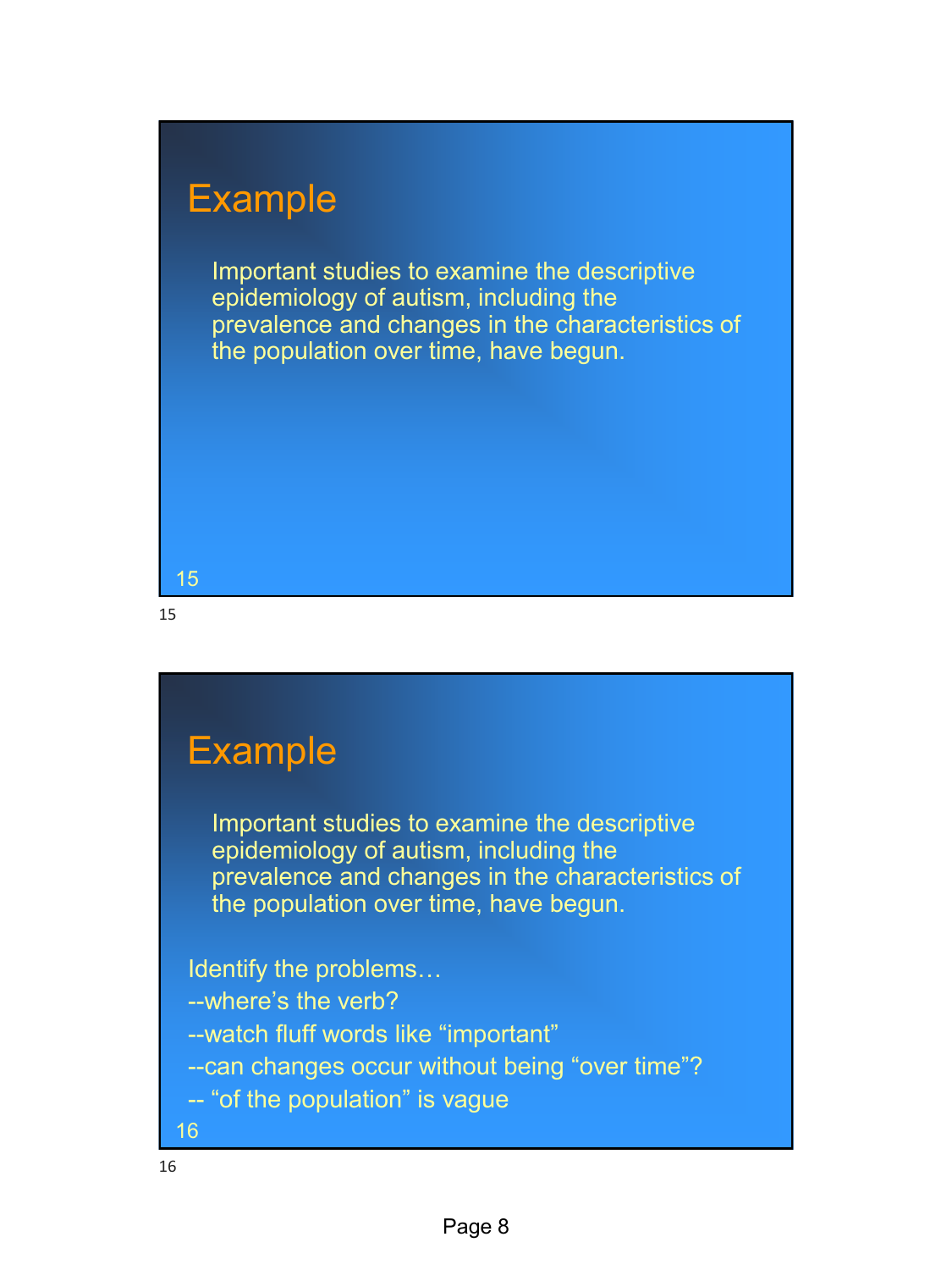#### Example

Important studies to examine the descriptive epidemiology of autism, including the prevalence and changes in the characteristics of the population over time, have begun.

Studies have begun to describe the epidemiology of autism, including recent changes in the disorder's prevalence and characteristics.

17

 $\rightarrow$ 

17

# **Example**

■ The activation of Ca++ channels is induced by the depletion of endoplasmic reticulum Ca++ stores.

■ Depleting Ca++ from the endoplasmic reticulum activates Ca++ channels.



 $\rightarrow$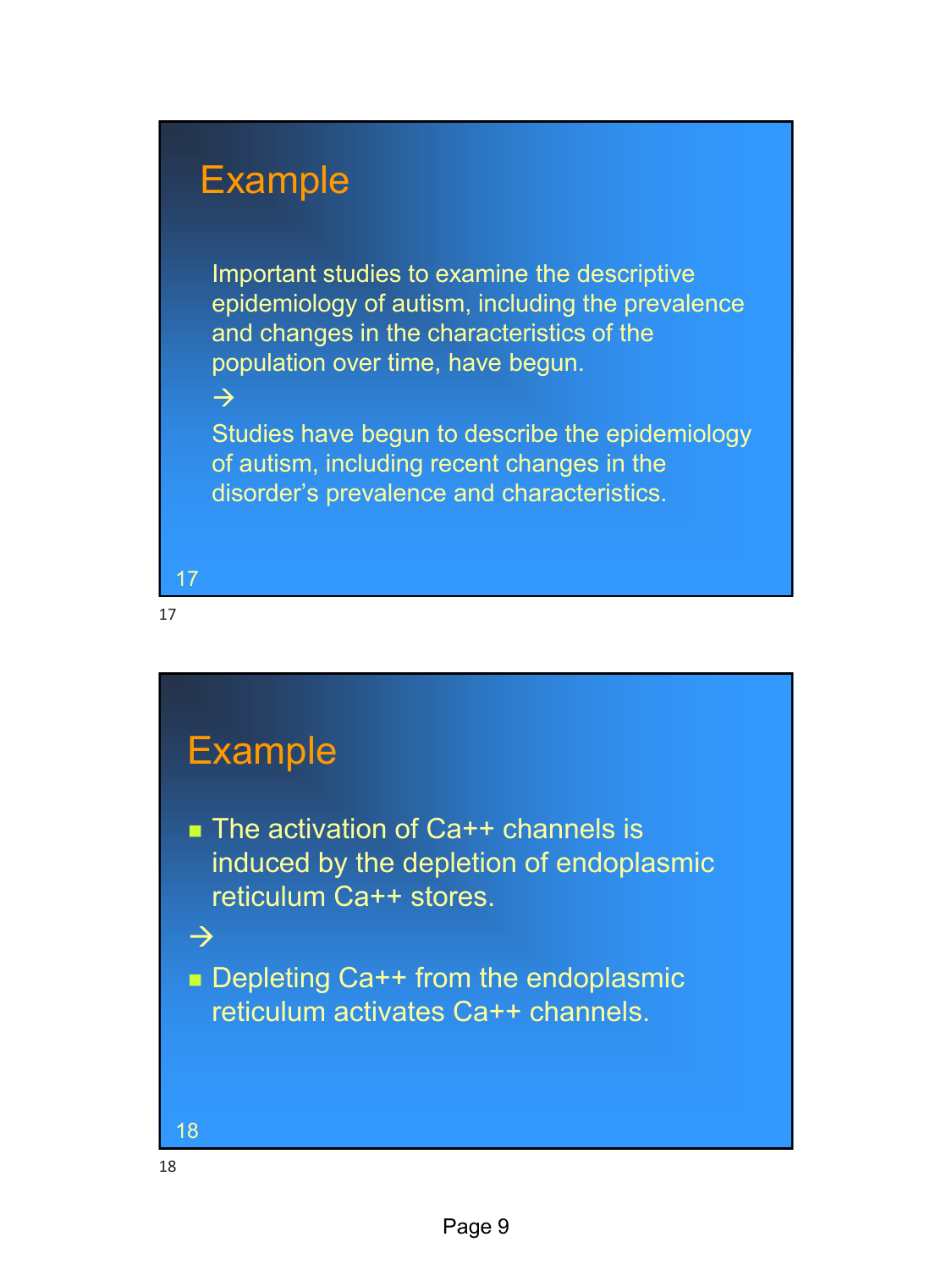## Paragraph-level tips

- $\blacksquare$  1 paragraph = 1 idea
- Give away the punch line early.
- Paragraph flow is helped by:
	- $\blacksquare$  logical flow of ideas
	- **<u>■ parallel sentence structures</u>**
	- *if necessary*, transition words

19

19

# Example: paragraph

Most scents remain constant in their quality over orders of magnitude of concentration (12). Nevertheless, at high concentrations, quality tends to be negatively correlated with intensity, as was the case, for example, for the cinnamon oil used in this study. Hence, reliability of absolute scorings was achieved by calibrating the amount of perfume ingredients with initial ratings for intensity against a reference substance of known concentration. The final concentrations were in principal chosen in a way such that individual ratings showed variance among participants within the sliding scale between 0 and 10 (meaning that people could decide whether they liked a scent or not). This procedure seemed successful for most scents; however, the concentrations for bergamot (highest average ratings) and vetiver (lowest average rating) could probably been reduced even more, as both scents did not show any discriminating power at the level of common alleles (people agreed largely on the quality of these two scents) (see Table 2). Interestingly, the pooled rare alleles showed discriminating power for…

#### $W_0$ d count: 212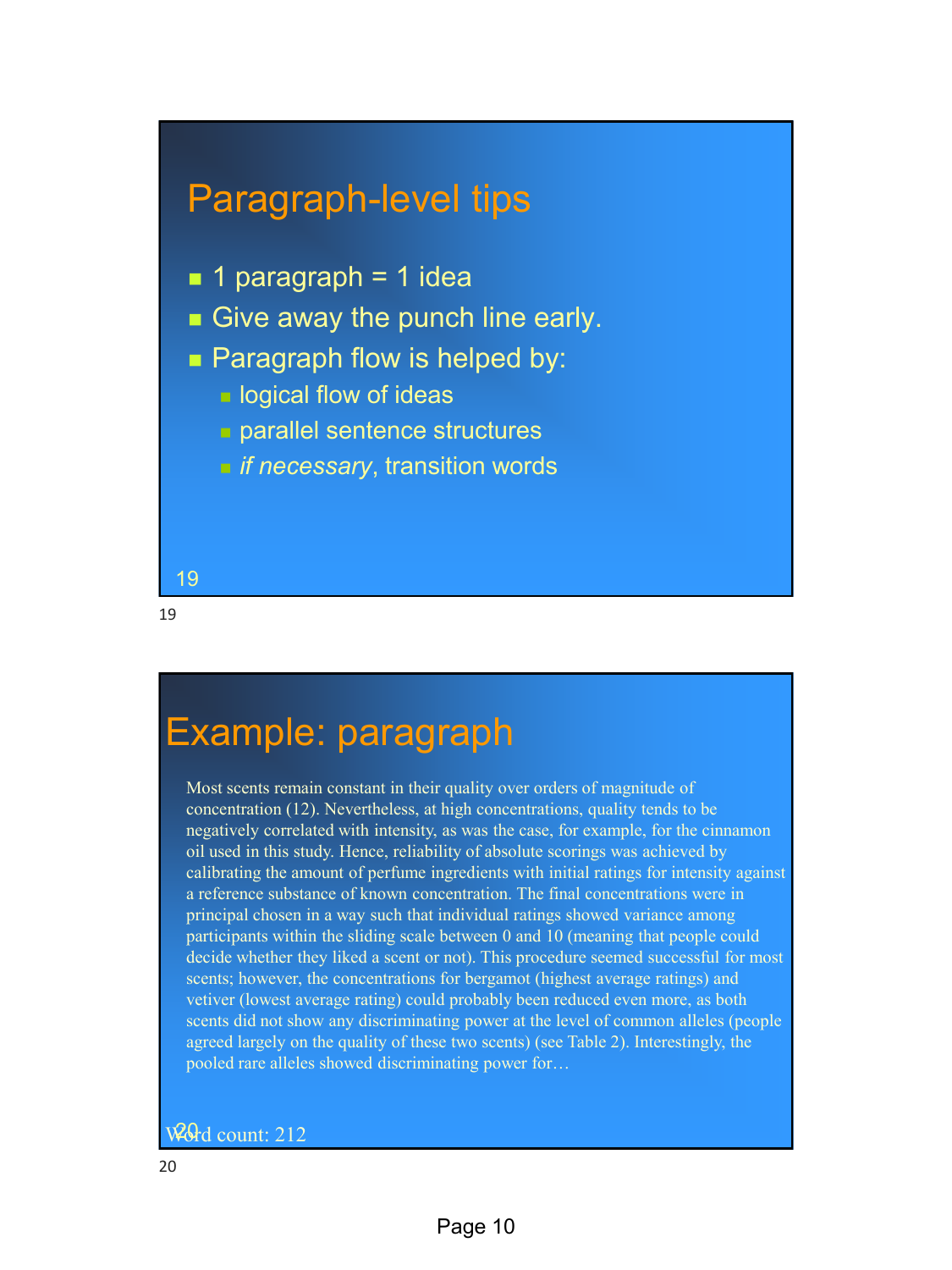

# Example: paragraph

Perfume quality and intensity may be negatively correlated (if a scent is too strong, most people will reject it independent of their preference). Hence, we chose the final concentration of each perfume ingredient so that it had similar intensity to a reference scent (1 butanol). The resulting concentrations appeared appropriate for most scents, as participants' preferences varied along the sliding scale between 0 and 10. However, people largely agreed on the quality of bergamot (highest average ratings) and vetiver (lowest average rating), so lower concentrations may have been needed for these scents.

#### Ward count: 91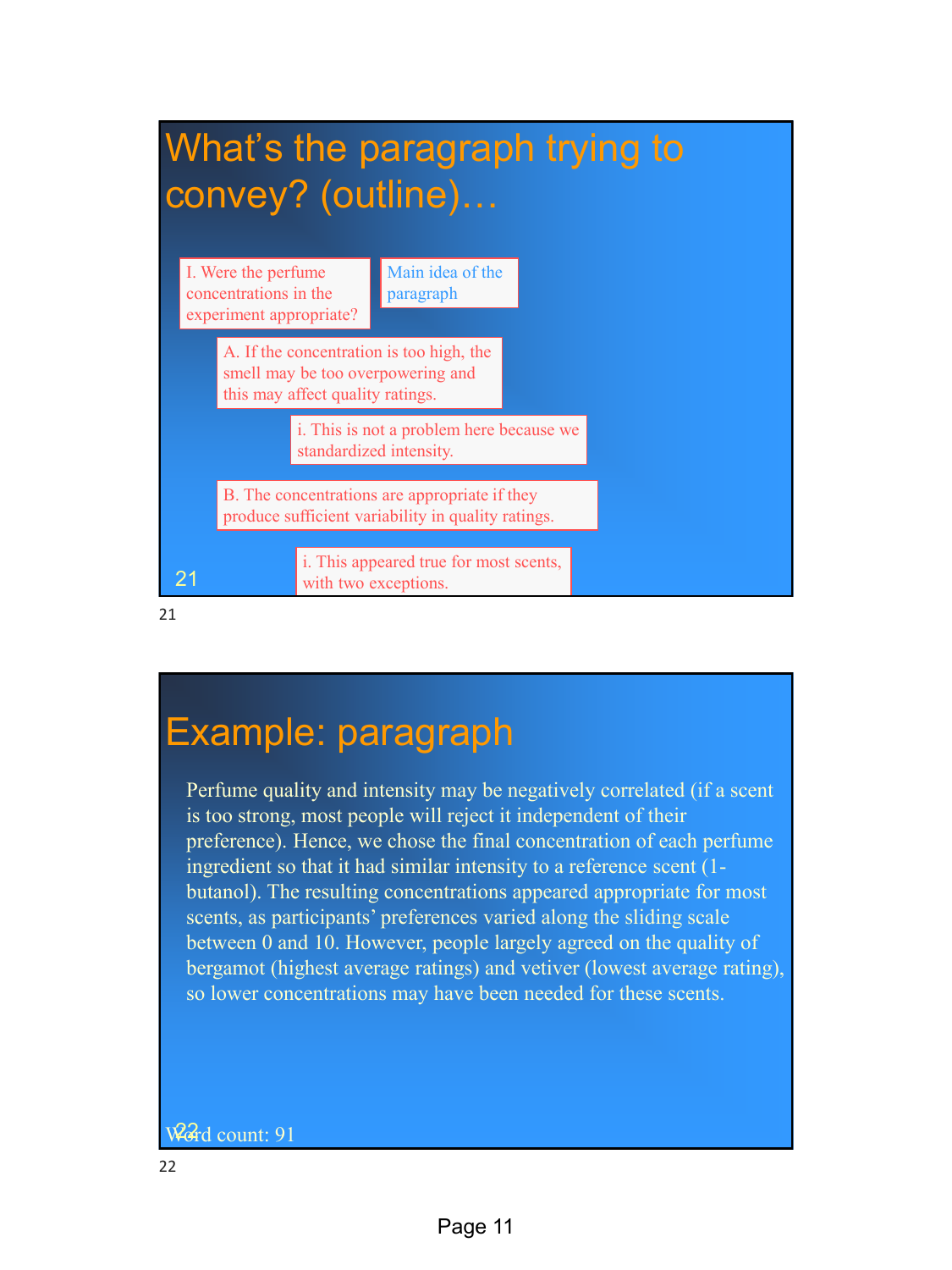

#### **How much time do you spend (proportionally) on each step?**

- 1. Pre-writing (literature search, brainstorming, organizing ideas)
- 2. Writing the draft
- 3. Revising the draft



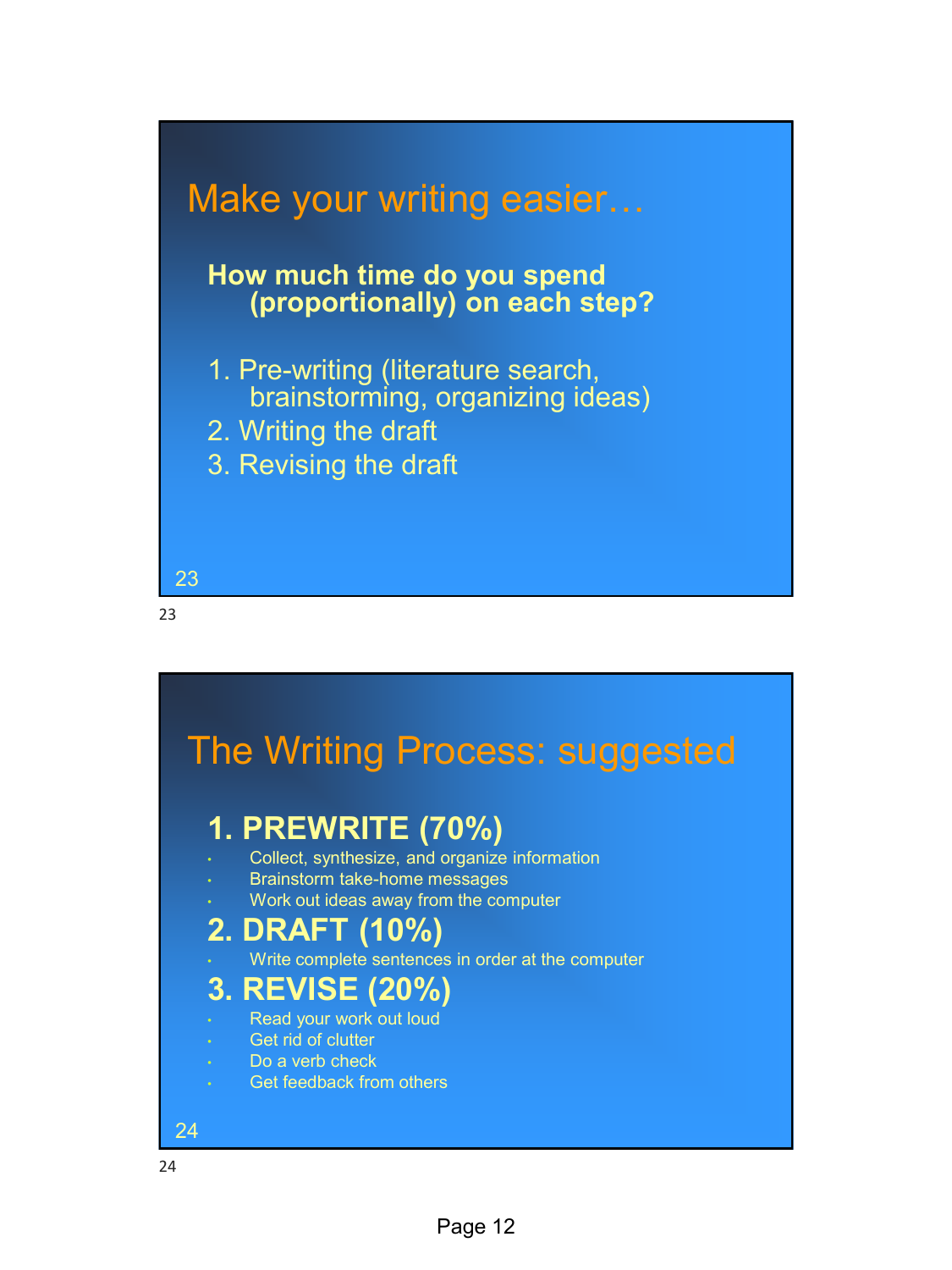## Take-home messages

To make your writing stronger:

- 1. Write with strong, active verbs.
- 2. Cut the clutter.
- 3. Know the purpose of each paragraph.

To make your writing easier:

- 1. Spend more time pre-writing.
- 2. Don't be a perfectionist on the first draft.
- 3. Expect more out of revision.

25

25

Further resources ■ **Books on writing:** ■ On Writing Well, William Zinsser <sup>◼</sup> *The Elements of Style*, Strunk and White ■ Sin and Syntax, Constance Hale **Books on scientific writing:** <sup>◼</sup> *Essentials of Writing Biomedical Research Papers*, Mimi Zeiger ■ Scientific Writing: A Reader and Writer's Guide, Jean-Luc Lebrun ■ The ACS Style Guide: Effective Communication of Scientific Information, 3rd ed. <sup>◼</sup> *Successful Scientific Writing: A Step-by-Step Guide for the Biological and Medical Sciences,*  Matthews and Matthews ◼ **Articles on scientific writing:** ◼ **Tips from journals:** ◼ **Editorials:** <sup>◼</sup> Friedman GD. Be kind to your reader. *Am J Epidemiol*. 1990 Oct;132(4):591-3. ■ **Further slides on manuscript writing:** 26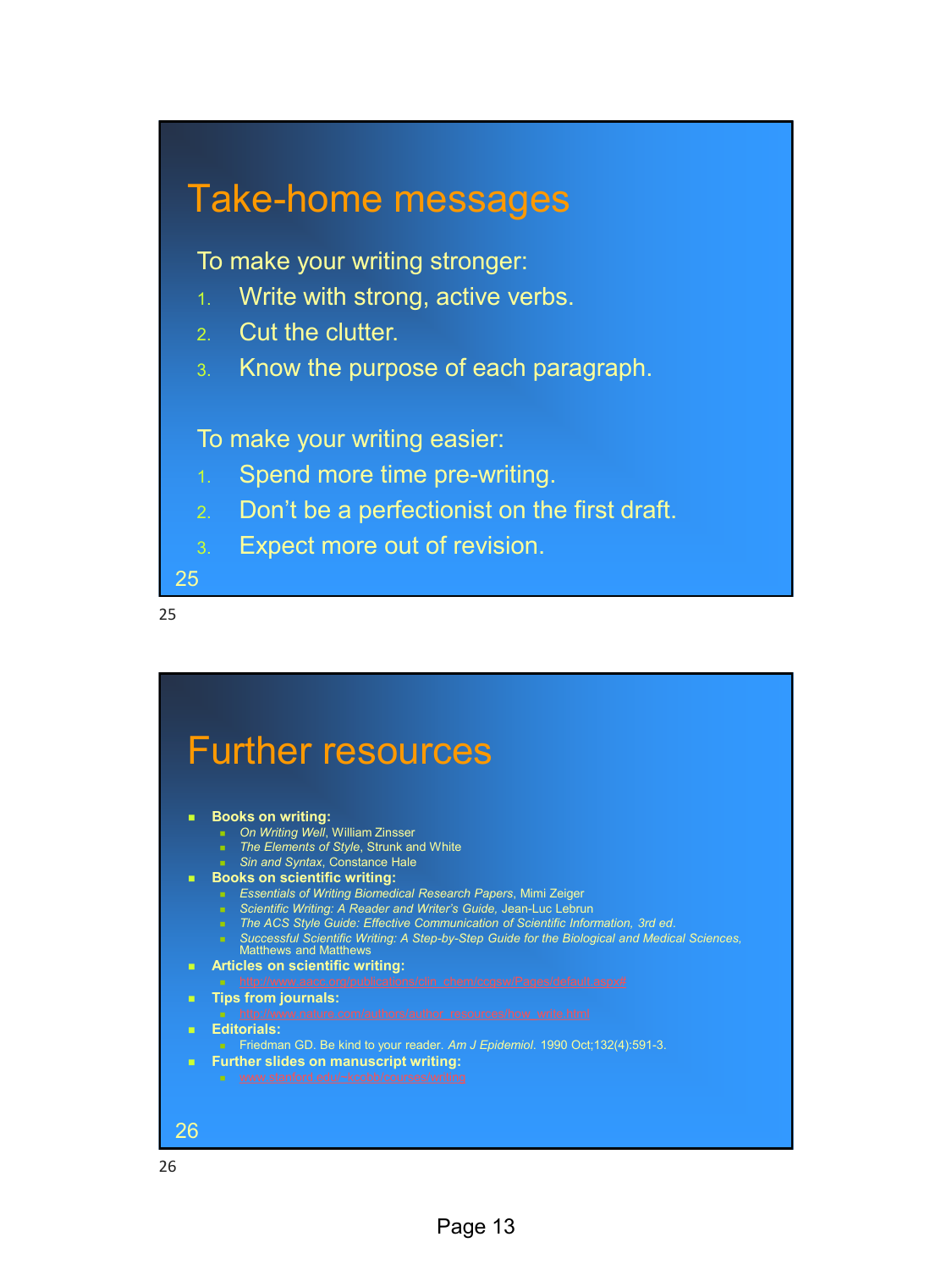

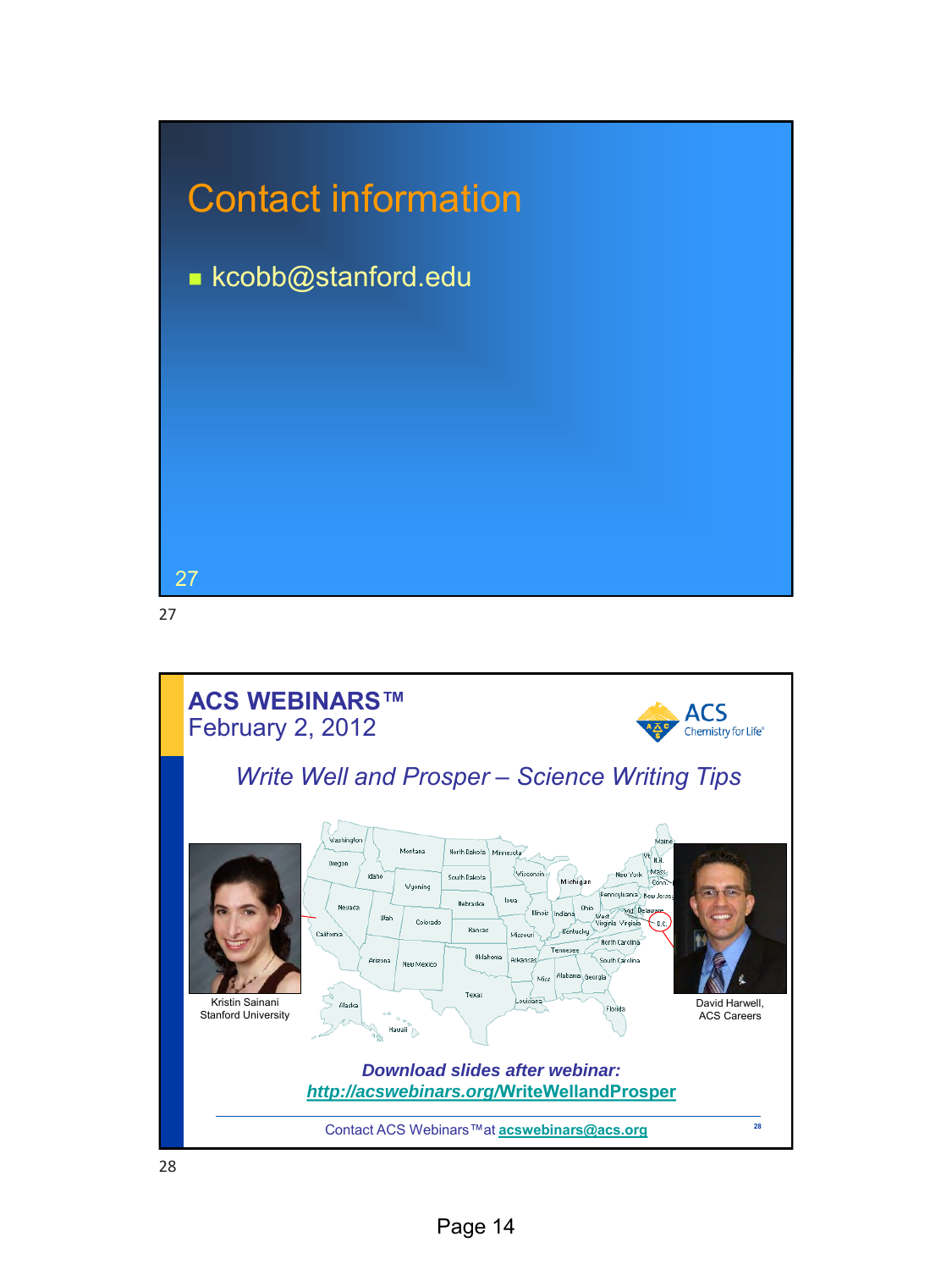